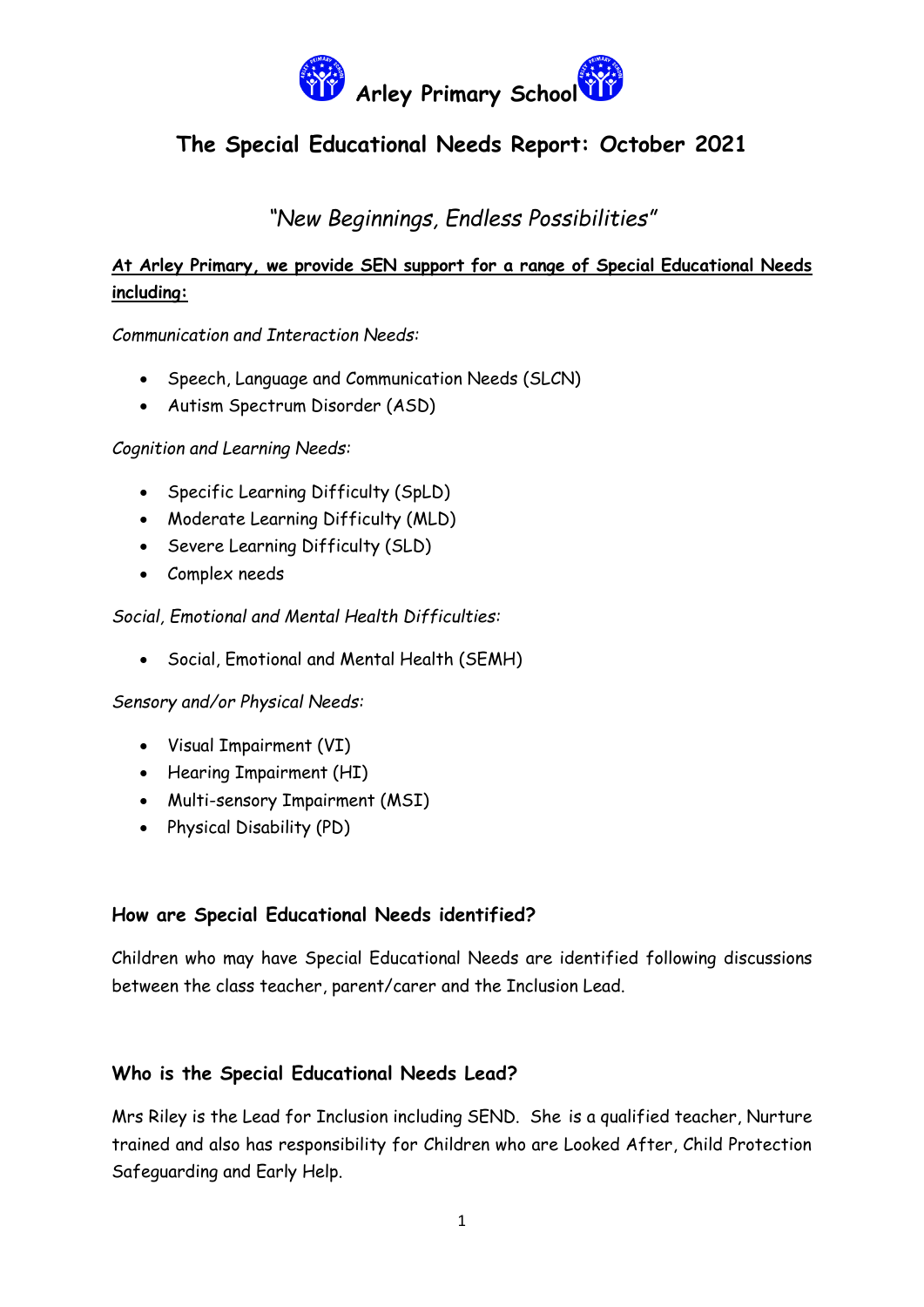

## **What does the school do if my child is identified as having Special Educational Needs?**

- We identify the particular area of need/concern and discuss this with parent/carer
- The child may be put on the SEN register
- Appropriate intervention and support will be given.
- We will work in partnership with parents and teachers to achieve the best outcome for your child.
- If necessary, with your permission, external specialist agencies will be involved.

# **How does the school involve parents/carers of children with Special Educational Needs?**

- Parent/carer teacher consultation evenings
- Individual Provision Plan review and planning meetings
- Liaison with parents via telephone calls, virtual or face to face meetings

We also:

- Send copies of any reports from external agencies to parents
- Send copies of any action plans or Individual Provision Plans to parents
- Invite parents of children with Education, Health and Care Plans to Annual Review meetings
- Invite parents of children with physical disabilities or health needs to contribute to their care plan

SENDIAS offers additional support, advice and information for parents of children with Special Educational Needs. [www.family-action.org.uk/wias](http://www.family-action.org.uk/wias)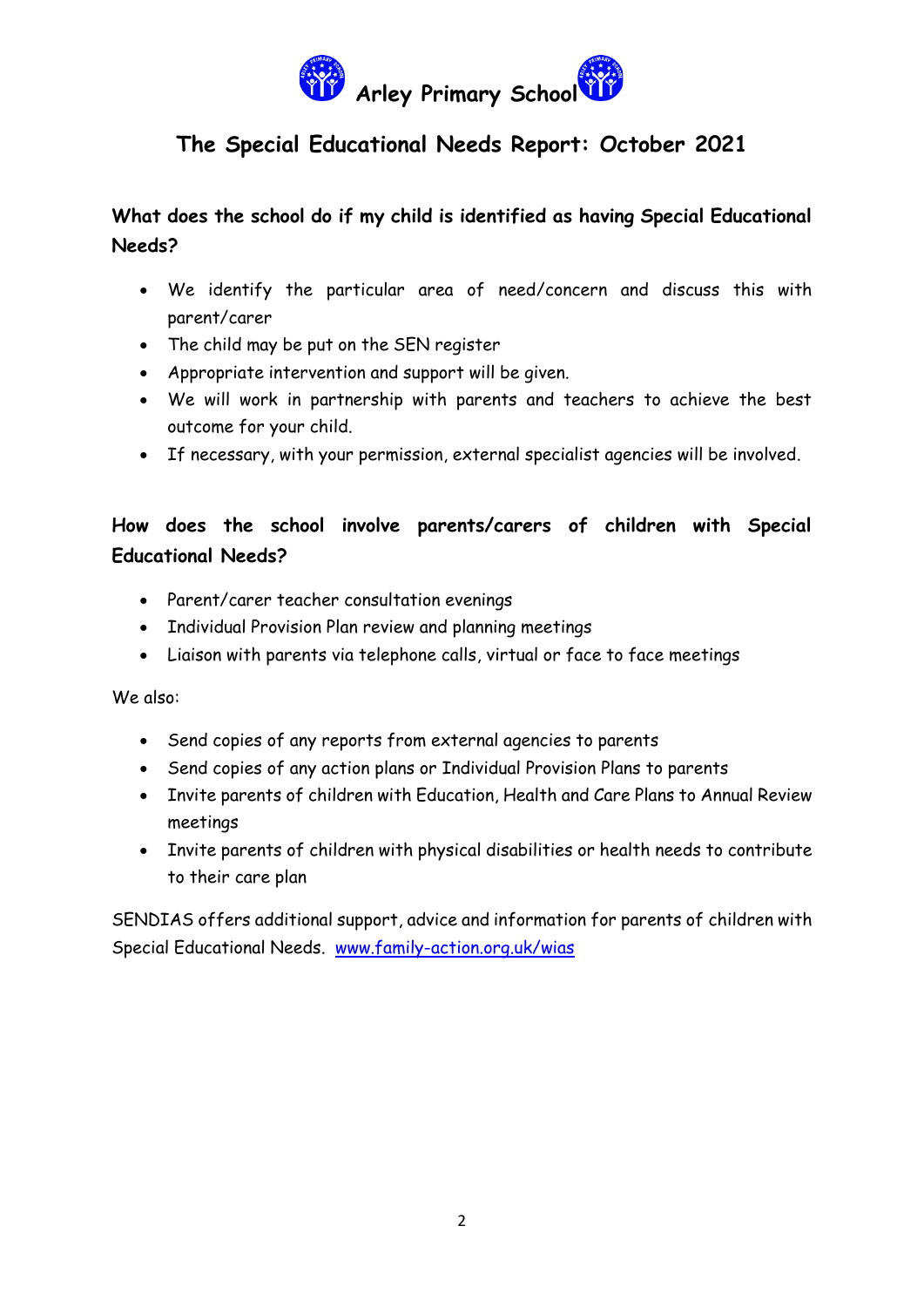

### **How does the school involve children with SEN?**

- They contribute to personal classroom targets
- They contribute to Individual Provision Plans (IPPs)
- They evaluate their success by contributing to review meetings
- Through the Protective Behaviours Scheme, they understand that there is someone to talk to so that they are able to feel comfortable and safe in school.

## **What arrangements does the school have in place for assessing and reviewing the progress of pupils with SEN?**

This is done through:

- Tracking individual progress
- Monitoring, observations, book trawls and pupil talk
- Consultation conversations with parents/carers
- A Plan, Do, Review approach
- Termly reviews of interventions
- Twice yearly reviews of IPP's
- Annual reviews of EHCP's

## **How does the school support children with SEN when moving between phases of their education?**

- Transition meetings with new teachers and support staff including the transfer of records
- Personalised transition opportunities if required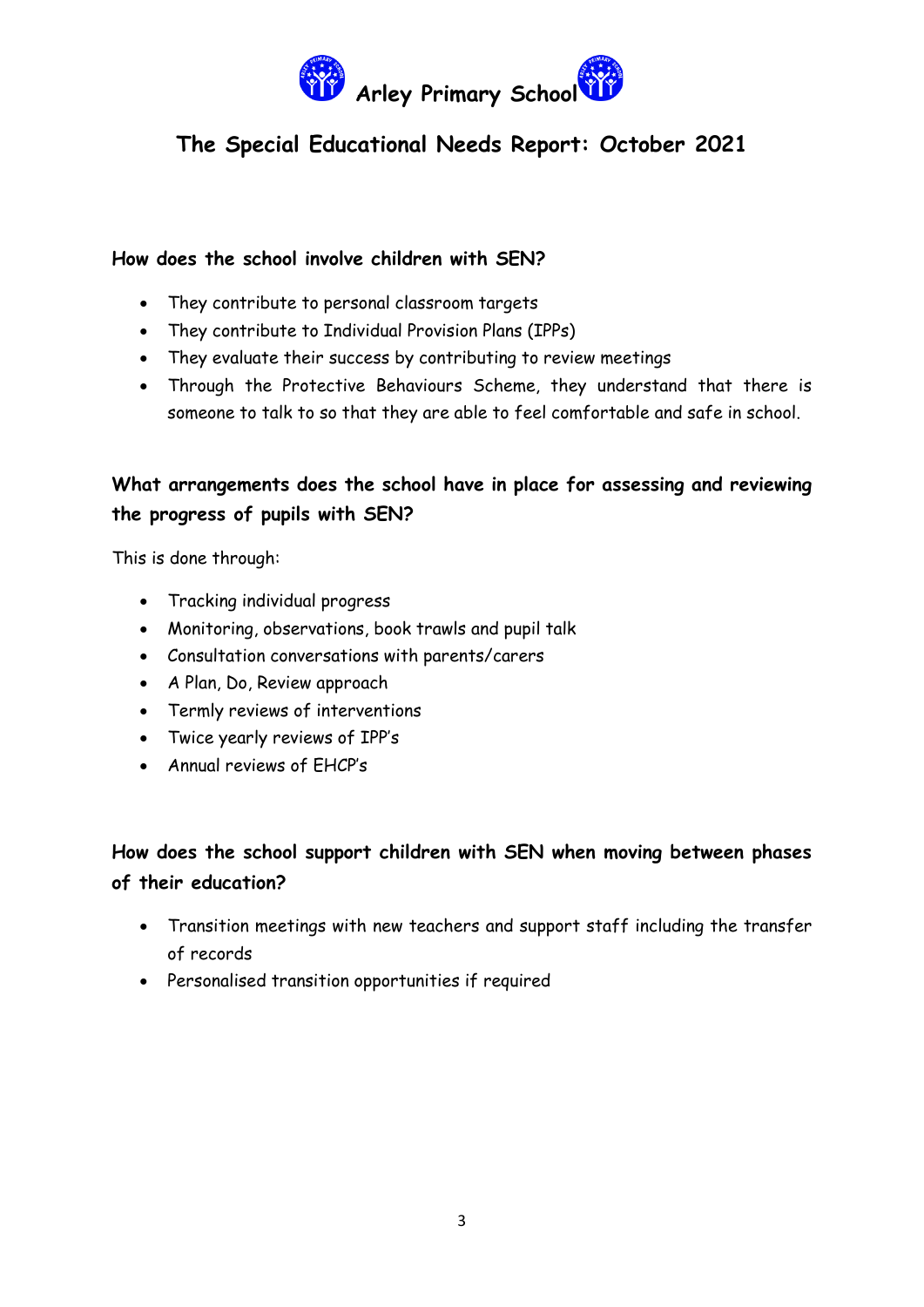

### **What kinds of interventions do we have in our school?**

- Supported small group work through targeted catch-up groups in Maths and English key skills
- Precision teaching in English and Maths skills
- Priority 1:1 additional reading
- Individual Provision Plan (IPP) targeted work
- Instant Interventions from misconceptions in day-to-day lessons
- Speech and language support
- Social skills group work or Nurture work
- Key adult support for pupils with social and emotional difficulties
- Read, Write Inc focus groups

### **What adaptations are made to the curriculum for children with SEN?**

- Differentiated Learning Objectives and work including scaffolded writing and recording frames to support the recording of work
- $•$  Pace
- Written expectations and step-by-step instructions
- Key vocabulary lists, spelling lists, new vocabulary pre-teaching
- Task boards
- Access to a range of visual representation including photographs and visual timetables
- Use of coloured overlays/paper
- Re-setting focused activities in between the completion of a focused task

### **Disability Access**

#### **What adaptations are made to the learning environment for children with SEN?**

- The school is a new (built in 2013) single storey building with:
	- a. Wide doorways
	- b. Ease of access to learning spaces and playground there are no steps
	- c. Disabled toileting facilities including a shower
	- d. Adaptions as individual accessibility plans "reasonable adjustments"
- Resources are available to support learning in accordance to specific pupil needs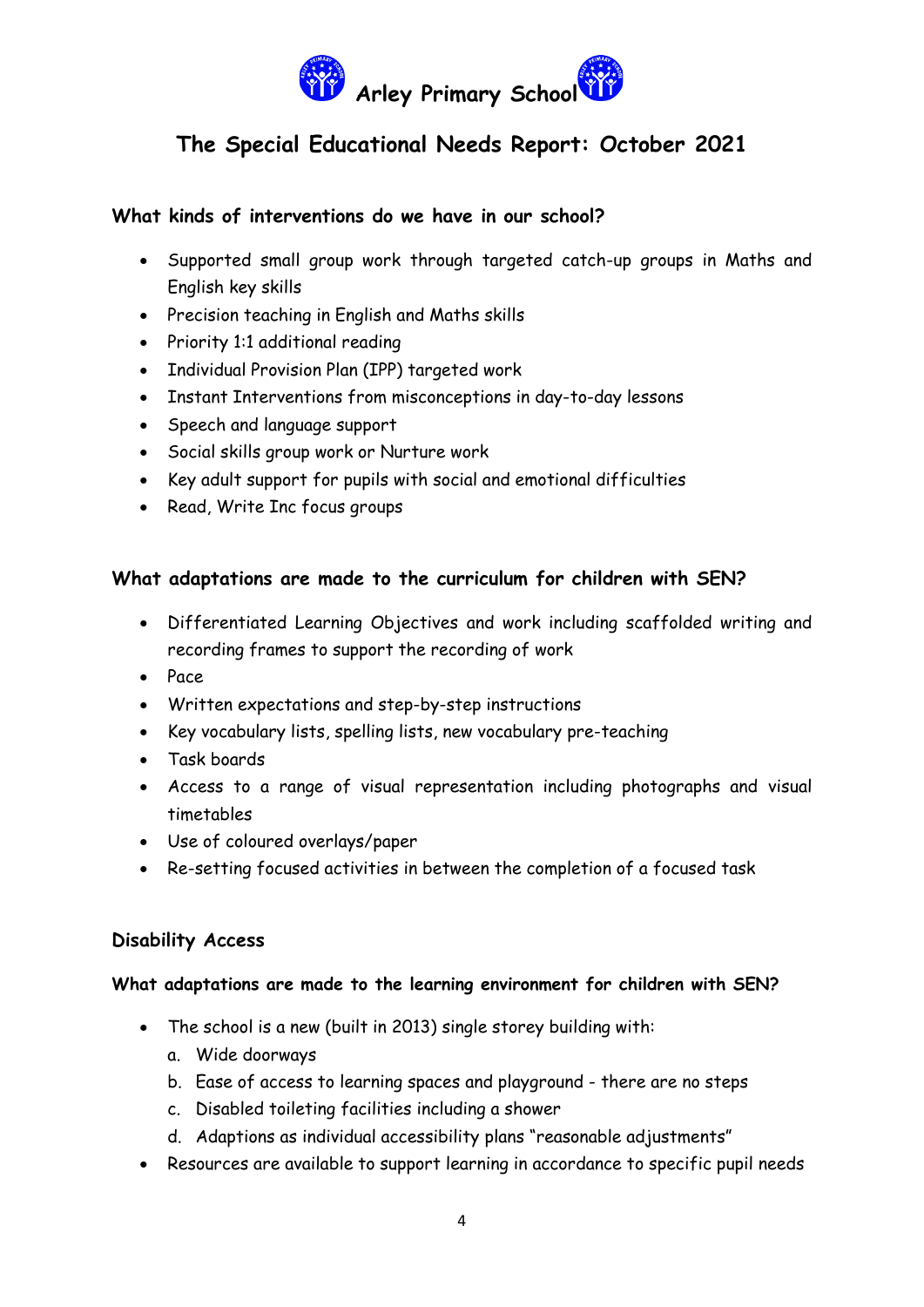

- On-going staff training an sharing of guidance in response to report recommendations
- Ensuring all extra-curricular are accessible for all pupils
- All policies consider the implications of disability access.
- Evacuation plans reviewed to include disabilities: fire drills; lock downs
- Pupils clear on internet safety rules
- Positive attitudes to disability promoted through the inclusion of British Values; assemblies; achievements of pupils with disabilities celebrated; PSHE curriculum and use of the new Jigsaw scheme of work; ensuring books in the reading scheme and library reflect different disabilities and inclusion.

## **What training and expertise do staff have access to which enables them to support children with SEN?**

Teachers have access to:

- The Inclusion Lead has training in counselling skills including bereavement, Early Help and up-to-date Safeguarding/Child Protection training, Nurture Training
- Advice from an Educational Psychologist and Specialist Teaching Support
- Advice from School Health (Compass)

## **How does the school evaluate the effectiveness of SEN provision?**

- Termly progress meetings including the analysis of data; reviews of interventions by comparing the end judgement to the original baseline at the start of the intervention; to then identify interventions needed for the following term.
- Termly reviews of IPPs
- Annual review of Education, Health and Care Plans
- The child's voice
- Discussions with parents/carers
- Professionals meetings involving specialist agencies as required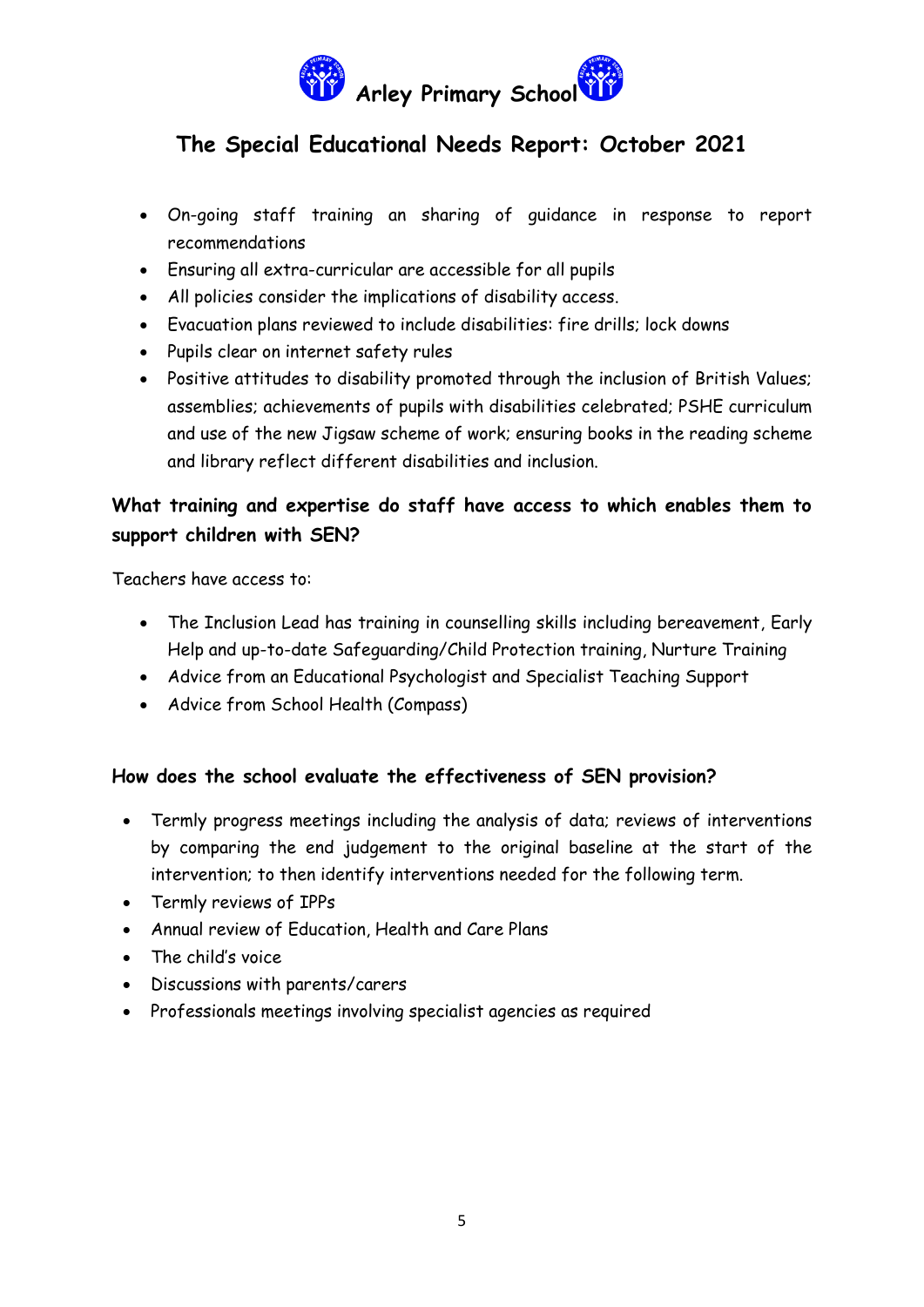

# **How does the school support the emotional, social and mental health/wellbeing of pupils with SEN?**

- Promoting a culture of kindness, caring, affirmation and listening in which all children are valued – the Arley 8 values
- Access to the Inclusion Lead who has counselling skills
- Referrals to specialist external agencies if appropriate, e.g. RISE Navigation Hub , Sycamore Counselling, Compass School Nurse
- The Taking Care and Protective Behaviours scheme
- The PSHE curriculum; Jigsaw scheme of work including key trusted adults or pupils
- The Early Help process
- Access to the Nurture Room

#### **Which external agencies do we also work with?**

- The Educational Psychology Service (EP)
- Specialist Teaching Service (STS)
- Early Intervention Service (EIS)
- Integrated Disability Service (IDS)
- Child and Adult Mental Health Support Service (CAMHSS)
- Speech and Language Therapy Service (SALT)
- Parent Partnership (FIS)
- **Social Services**
- School Nurse (Compass)
- Counselling Services (RISE or Sycamore)

### **What activities can pupils with SEN take part in within school?**

- We have a range of extra- curricular activities throughout the year which can be accessed by pupils of all abilities.
- There is a before and after school club run by the school; the Hive
- The Nurture Rooms at lunctime and Cool Boxes for classes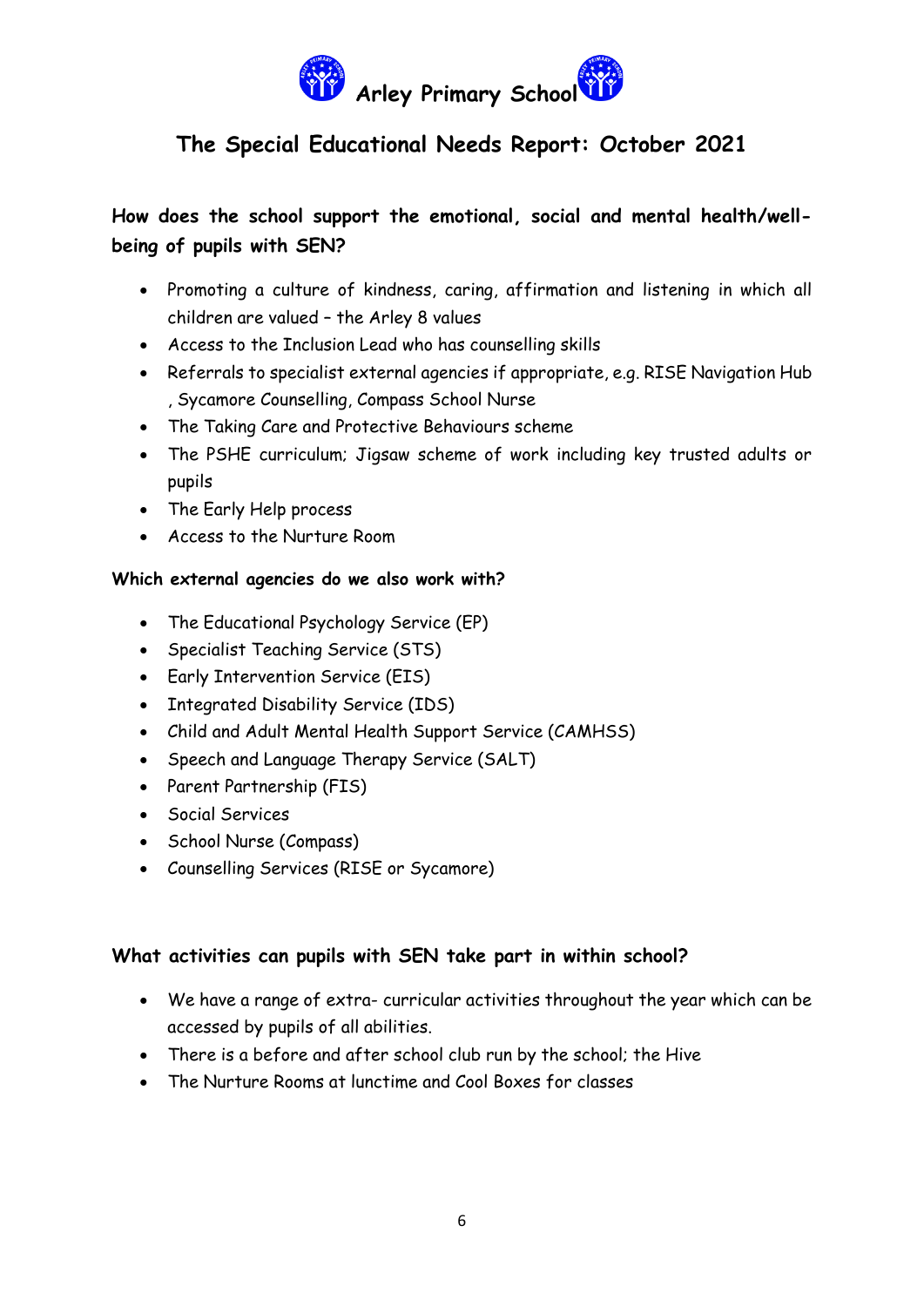

## **What is the complaints procedure for parents of children with SEN?**

Arley Primary School is a listening school with an open door policy. We welcome dialogue with parents/carers to prevent problems or concerns escalating. Please talk to the class teacher initially. Then, if necessary arrange a meeting with the SEN Lead. If you still have concerns make an appointment to speak to the Head Teacher.

The complaints procedure and policy is accessible on the website.

## **What is the Local Offer?**

The Children and Families Bill 2014 confirmed the obligation for Local Authorities to publish a Local Offer by September 2014.

The purpose of the Local Offer is to improve choice for families by providing information about services available for children and young people aged 0-25 with Special Educational Needs and/or disabilities.

The local offer must include provision that supports young people

- Who have Education, Health and Care Plans and who may require an assessment
- Who do not have a plan but who need support through universal services
- Who require specialist support

The Local Offer is required to include information about:-

- Health
- **•** Education
- Health Care
- Social Care
- Preparing for adulthood
- Leisure
- Travel and transport

You can find more information about Warwickshire's Local Offer at

<https://www.warwickshire.gov.uk/send>